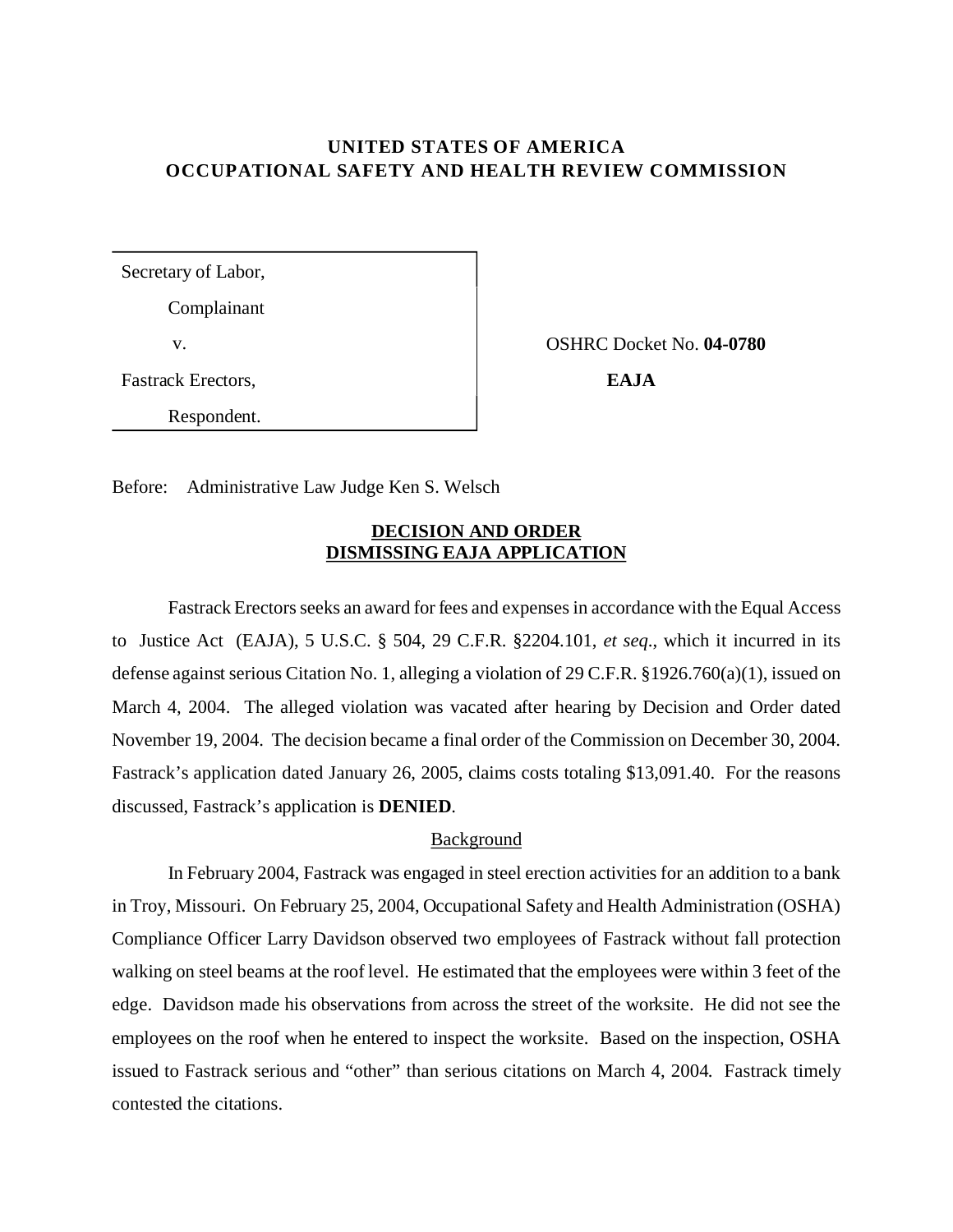Citation No. 1 alleged a serious violation of 29 C.F.R.  $\S 1926.760(a)(1)$  for failing to protect employees exposed to a fall hazard engaged in steel erection with fall protection. The citation proposed a penalty of \$2,500.00. Citation No. 2, alleging an "other" than serious violation of 29 C.F.R. §1904.40(a) for failing to provide copies of OSHA Forms 300 and 330-A within four hours of their request. The citation proposed a penalty of \$500.00.

The hearing was held in St. Louis, Missouri, on September 3, 2004. By Decision and Order dated November 19, 2004, Citation No. 1, alleging a violation of §1926.760(a)(1), was vacated. Citation No. 2, in violation of §1904.40(a), was affirmed and a penalty of \$300.00 was assessed.

On November 24, 2004, Fastrack petitioned the Review Commission for discretionary review. The Commission declined to review the case, and the court's decision and order became final on December 30, 2004. Fastrack then moved for an award of fees and expenses under the EAJA on January 26, 2005.

#### **Equal Access to Justice Act**

EAJA applies to proceedings before the Commission through §10(c) of the Occupational Safety and Health Act of 1970 (Act), 29 U.S.C. §651, *et seq*. The purpose of the EAJA is to ensure that an eligible applicant is not deterred from seeking review of, or defending against, unjustified actions by the Secretary. *K.D.K. Upset Forging, Inc*., 12 BNA OSHC 1857, 1859 (No. 81-1932, 1986). An award under the EAJA is made to an eligible applicant who is the prevailing party, if the Secretary's action is found to be without substantial justification, and there are no special circumstances which make the award unjust. *Asbestos Abatement Consultation & Engineering*, 15 BNA OSHC 1252 (No. 87-1522, 1991). While the applicant has the burden of persuasion to show that it meets the eligibility requirements to receive an award, the Secretary has the burden to show that her position in the matter was substantially justified. 29 C.F.R. §§2204.105 and 2204.106.

#### **Eligibility**

The party seeking an award for fees and expenses must submit an application within thirty days of the final disposition in an adversary adjudication. 5 U.S.C. §504(a)(2). There is no dispute that Fastrack timely filed its application.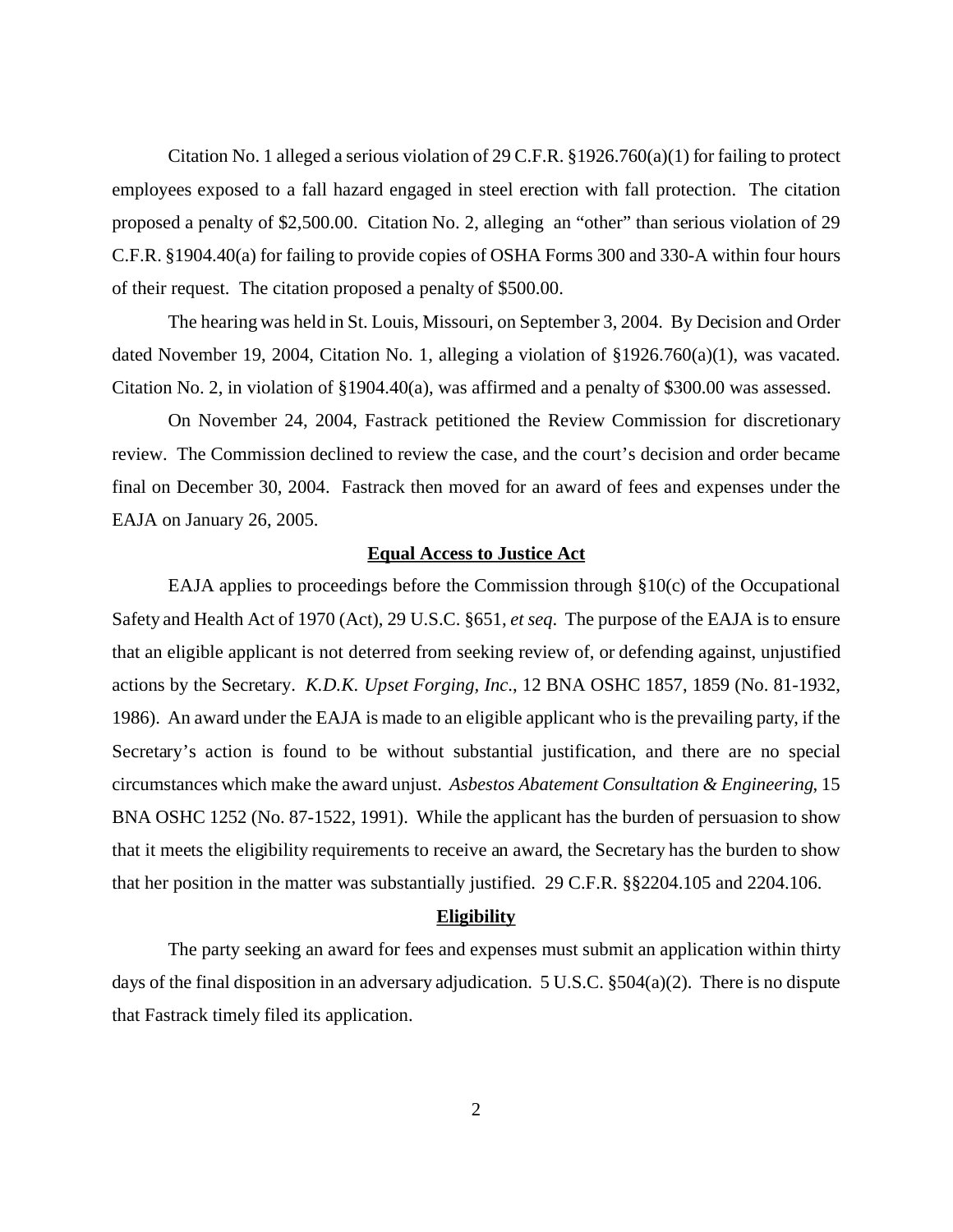Also, the party seeking an award must meet certain eligibility requirements. Commission Rule 2204.105(b)(4) requires an eligible employer to be a "corporation . . . that has a net worth of not more than \$7 million and employs not more than 500 employees." Commission Rule, 29 C.F.R. § 2204.202(a), requires that the applicant "provide with its application a detailed exhibit showing the net worth of the applicant" as of the date of the notice of contest, and that the applicant provide sufficient "full disclosure of the applicant's assets and liabilities" to determine whether it qualifies under the EAJA.

There is no dispute that Fastrack is a Missouri corporation (Complaint/Answer).<sup>1</sup> The record shows that Fastrack employed approximately 26 employees in February 2004 (Tr. 85, 125). Fastrack submitted financial information for DNRB, Inc., d/b/a Fastrack Erectors, in the form of a balance sheet showing assets and liabilities as of March 26, 2004, the date of the notice of contest.<sup>2</sup> The net worth reflected in the balance sheet is substantially less than \$7 million.

However, it is noted that the certified public accountant indicates the balance sheet compilation was limited to the representations of management. The accountants state that "[w]e have not audited or reviewed the accompanying balance sheet and, accordingly, do not express an opinion or any other form of assurance on it." They further state that:

Management has elected to omit substantially all of the disclosures required by generally accepted accounting principles. If the omitted disclosures were included with the balance sheet, they might influence the user's conclusions about the Company's financial position. Accordingly, this balance sheet is not designed for those who are not informed about such matters.

Even considering the accountants' disclaimers and the possible effect of the omitted disclosures on the employer's net worth, the record in this case leaves little doubt that Fastrack meets the eligibility requirements of the EAJA. The Secretary agrees that Fastrack is an eligible applicant under EAJA (Complainant's Memorandum in Opposition, p. 2). Even if there is doubt about

<sup>&</sup>lt;sup>1</sup>Fastrack's application states that it is a Missouri corporation whose true name is DNRB, Inc.,  $d/b/a$ Fastrack Erectors. It is noted that the identity of DNRB, Inc., was not disclosed during the proceedings in this case contrary to the requirements of Commission Rule 2200.35.

 $^{2}$ Fastrack's motion to seal the balance sheet was granted on March 2, 2005.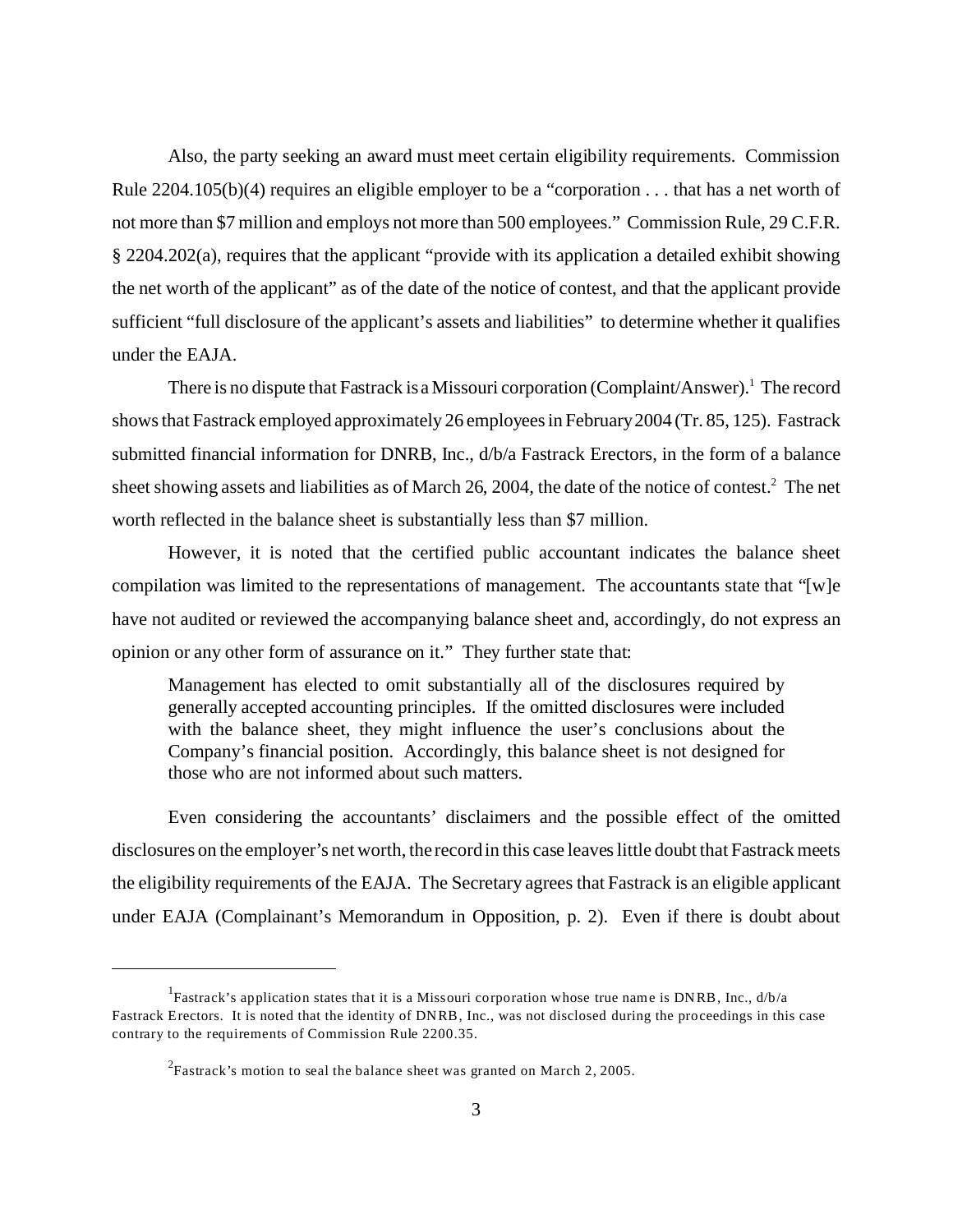eligibility, it is unnecessary to allow Fastrack to supplement its application because, as discussed, it is determined that the Secretary was substantially justified in pursuing this case.

### **Prevailing Party**

The Review Commission stated in *K.D.K. Upset Forging, Inc.*, 12 BNA OSHC 1856, 1857 (No. 81-1932, 1986):

Although the term is not defined in the EAJA, an applicant is considered to be the "prevailing party" . . . if it has succeeded on any of the significant issues involved in the litigation, and if, as a result of that success, the applicant has achieved some of the benefit it sought in the litigation.

In the instant case, Citation No. 1, alleging a violation of  $\S 1926.760(a)(1)$ , was vacated after a hearing by Decision and Order dated November 19, 2004. The Secretary agrees that Fastrack was the prevailing party as to Citation No. 1 (Complainant's Memorandum in Opposition, p. 3). Fastrack meets the EAJA requirement as the prevailing party.

#### **Substantially Justified**

In order for Fastrack to be awarded costs under the EAJA, it must be determined that the Secretary's position in bringing this case was not substantially justified. "The test of whether the Secretary's action is substantially justified is essentially one of reasonableness in law and fact." *Mautz & Oren, Inc*., 16 BNA OSHC 1006, 1009 (No. 89-1366, 1993). The reasonableness test comprises three parts. The Secretary must show: (1) that there is a reasonable basis for the facts alleged, (2) that there exists a reasonable basis in law for the theory it propounds; and (3) that the facts alleged will reasonably support the legal theory advanced. *Gaston v. Bowen*, 854 F.2d 379,  $380$  ( $10<sup>th</sup>$  Cir. 1988). There is no presumption that the Secretary's position was not substantially justified simply because she lost the case. Also, the Secretary's decision to litigate does not have to be based on a substantial probability of prevailing. *See, S&H Riggers & Erectors, Inc. v OSHRC*, 672 F.2d 426, 430 ( $5<sup>th</sup>$  Cir. 1982).

Citation No. 1 alleged a serious violation of  $\S 1926.760(a)(1)$ , which provides:

Except as provided by paragraph (a)(3) of this section, each employee engaged in a steel erection activity who is on a walking/working surface with an unprotected side or edge more than 15 feet (4.6 m) above a lower level shall be protected from fall hazards by guardrail systems, safety net systems, personal fall arrest systems, positioning device systems or fall restraint systems.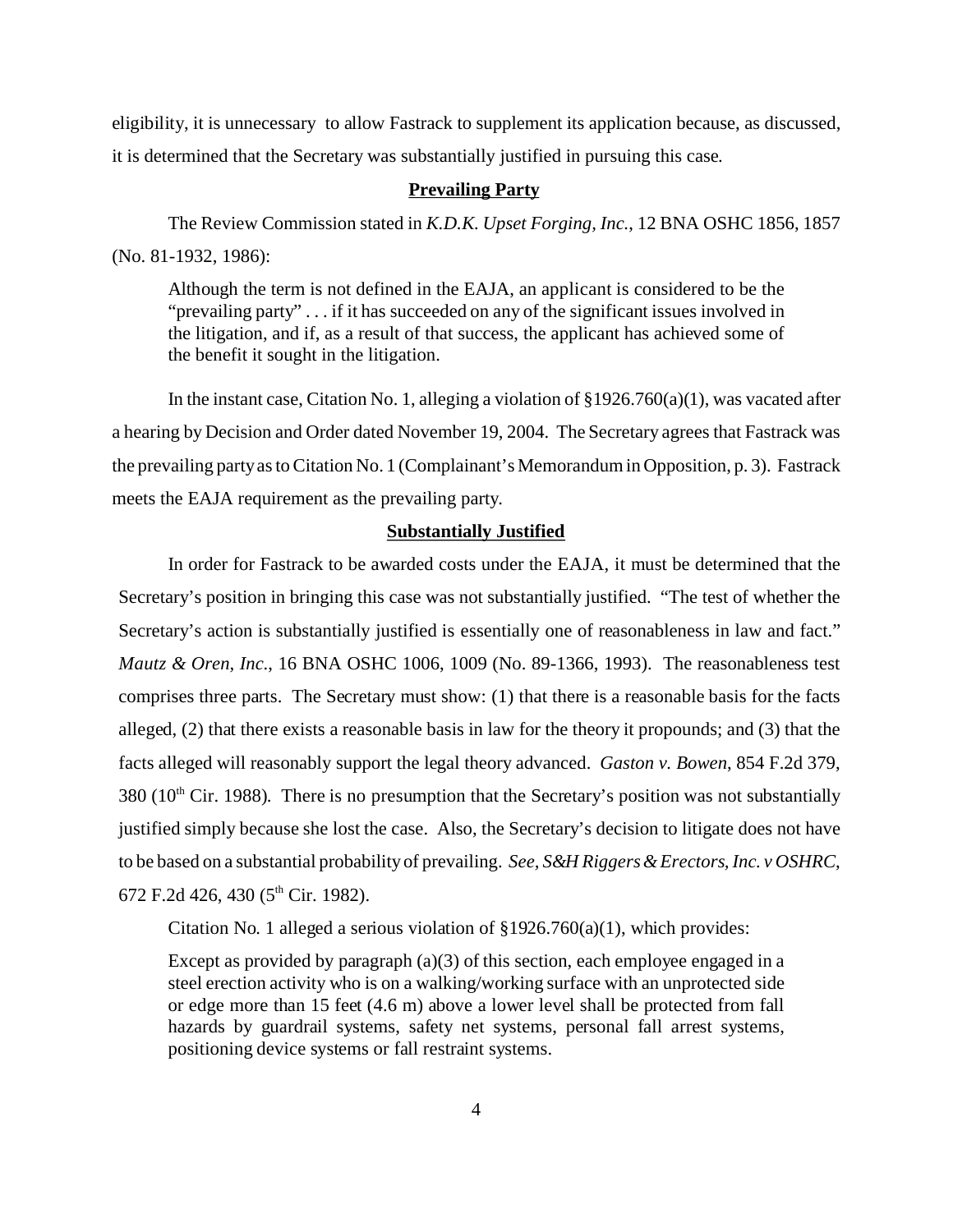The citation alleges Fastrack failed to protect employees who were on the roof along an unprotected edge, approximately 38 feet above the ground, by appropriate fall protection. Fastrack did not dispute the employees were on the roof without any means of fall protection or that the foreman was aware of the employees' activities (Exhs. C-1, C-2; Tr. 29-30, 97, 99, 103, 135-136).

Fastrack initially argued the employees were not engaged in steel erection because they were taking measurements for the installation of roof decking. Also, Fastrack argued that its employees were not exposed because they were more than 6 feet from the unprotected edge.

Fastrack's first argument was rejected because taking measurements for the placement of roof decking is still considered part of steel erection and not roof decking. *See* §1926.750(b)(2). The record showed the employees were using a black magic marker and tape measure to mark every 3 feet on the bar joists (Tr. 151-152). It was also determined that the exception in §1926.760(a)(3) did not apply because no controlled decking zone had been established, and the metal decking was not being installed (Tr. 86, 98-99).

With regard to lack of exposure argument, Fastrack mis-characterizes the decision when it states the court found "no evidence to prove a violation of the cited standard because there was a total failure to show employees were exposed to a fall hazard more than 15 feet to the outside of the building" (Fastrack's Motion, p. 3). To establish employee exposure, the Secretary relied on the observations and videotape made by Compliance Officer Davidson. Davidson testified that he saw the employees come within 36 inches of the unprotected edge of the roof twice during a two-minute period (Tr. 16, 30-31). The videotape made by Davidson tends to support his observations when comparing the location of the employees' feet to the unprotected edge (Exh. C-2).

However, Davidson's observations and videotape were not found persuasive when the court considered Davidson's observations were made from across the street and at ground level, approximately 75 yards from the roof. The roof was approximately 30 feet above ground level (Tr. 40, 49). At such a distance and angle, Davidson's view may have been distorted. Also, after he entered the worksite, the employees were no longer working on the roof.

Fastrack's evidence was not much more persuasive than the Secretary's evidence. It consisted of the foreman, who was working below the employees and Fastrack's owner. The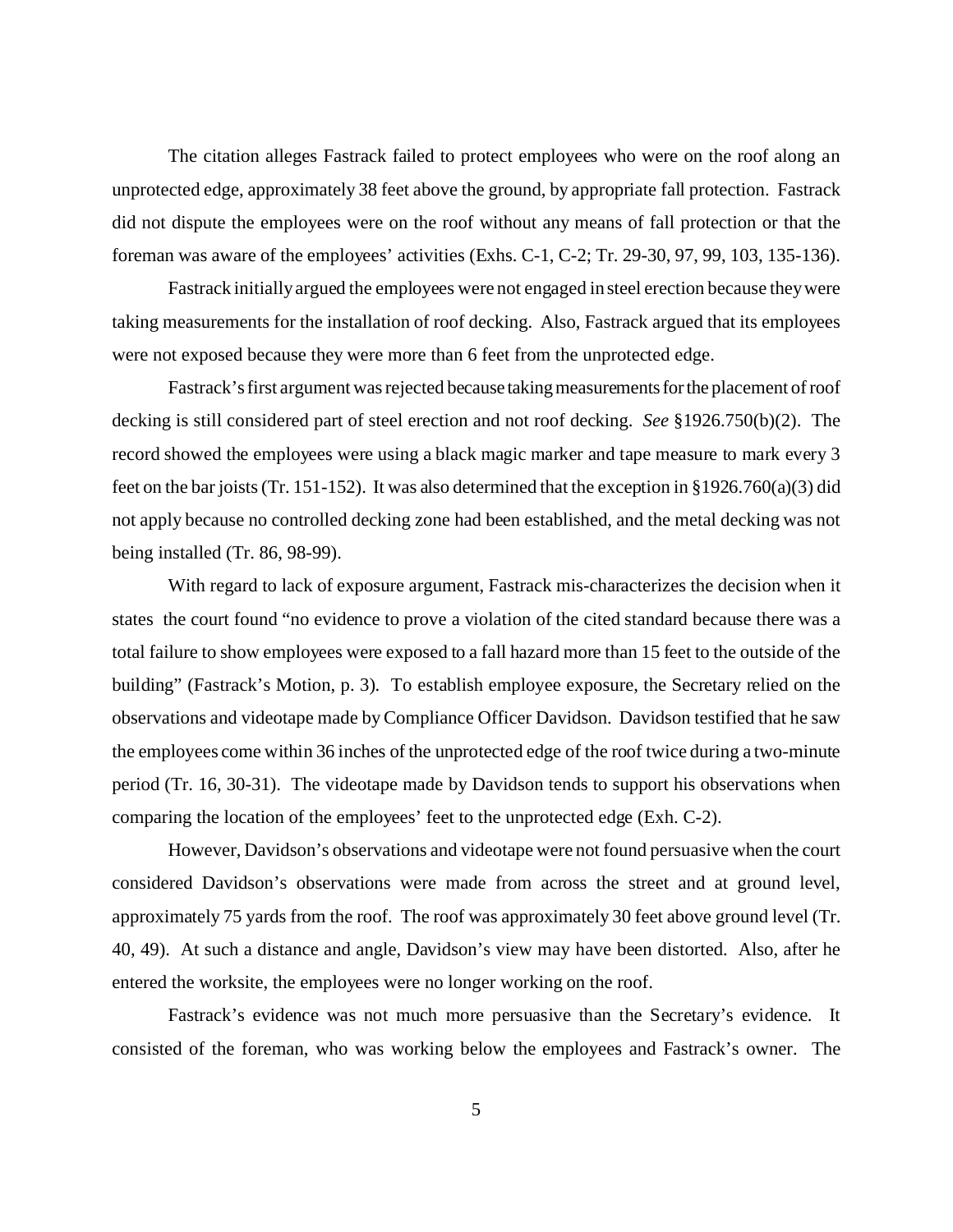foreman testified the employees were standing on the decking bundle which had been placed at least 6 feet from the edge (Tr. 109). However, it was unclear from the record that the foreman was in a position to see the employees at all times working overhead while he was preparing the floor for decking (Tr. 97-98, 127). Fastrack's owner, in describing the procedures for laying metal decking, testified there was no reason for the employees to be closer than 6 feet from the edge while taking the measurements (Tr. 135, 151). However, the owner was not present during OSHA's inspection and did not observe the employees' actual work.

Based on this record, it was reasonable for the Secretary to pursue this matter based on Davidson's observations and videotape. Although the employees denied working at the roof's edge when interviewed by Davidson, they did not testify during the hearing, and it was not shown that Davidson asked the distance they were working from the edge. Also, according to the Secretary, the factual basis of Fastrack's defense was not provided during discovery so that the Secretary could have confirmed the validity of the argument prior to the hearing (Secretary's Memorandum in Opposition, p. 5).

In cases before the Commission, facts need to be proven by a preponderance of the evidence. The Secretary failed to meet her burden. The decision on employee exposure in this case was resolved on the basis of witnesses' credibility and contradicted facts.

The EAJA is not to be read to deter the Secretary from pursuing, in good faith, cases which are reasonable in advancing the objective of workplace safety and health, if such cases are reasonably supportable in fact and law. The facts forming the basis of the Secretary's position do not need to be uncontradicted. Determinations based on disputed facts which are not resolved in favor of the Secretary do not necessarily render the Secretary's position as unjustified. If the credibility determinations in this case had been resolved in favor of the Secretary, as opposed to Fastrack, the Secretary's claim of violation would have been supported "[A] case which truly turns on credibility issues is particularly ill-suited for the reallocation of litigation fees under the EAJA." *Consolidated Construction, Inc.,* 16 BNA OSHC 1001, 1006 (No. 89-2839, 1993).

The Secretary has established that she was substantially justified in pursuing the alleged violation of  $\S 1926.760(a)(1)$ . She had a reasonable basis: the observations of the compliance officer, which were supported by a videotape for the facts alleged. Fastrack did not deny the